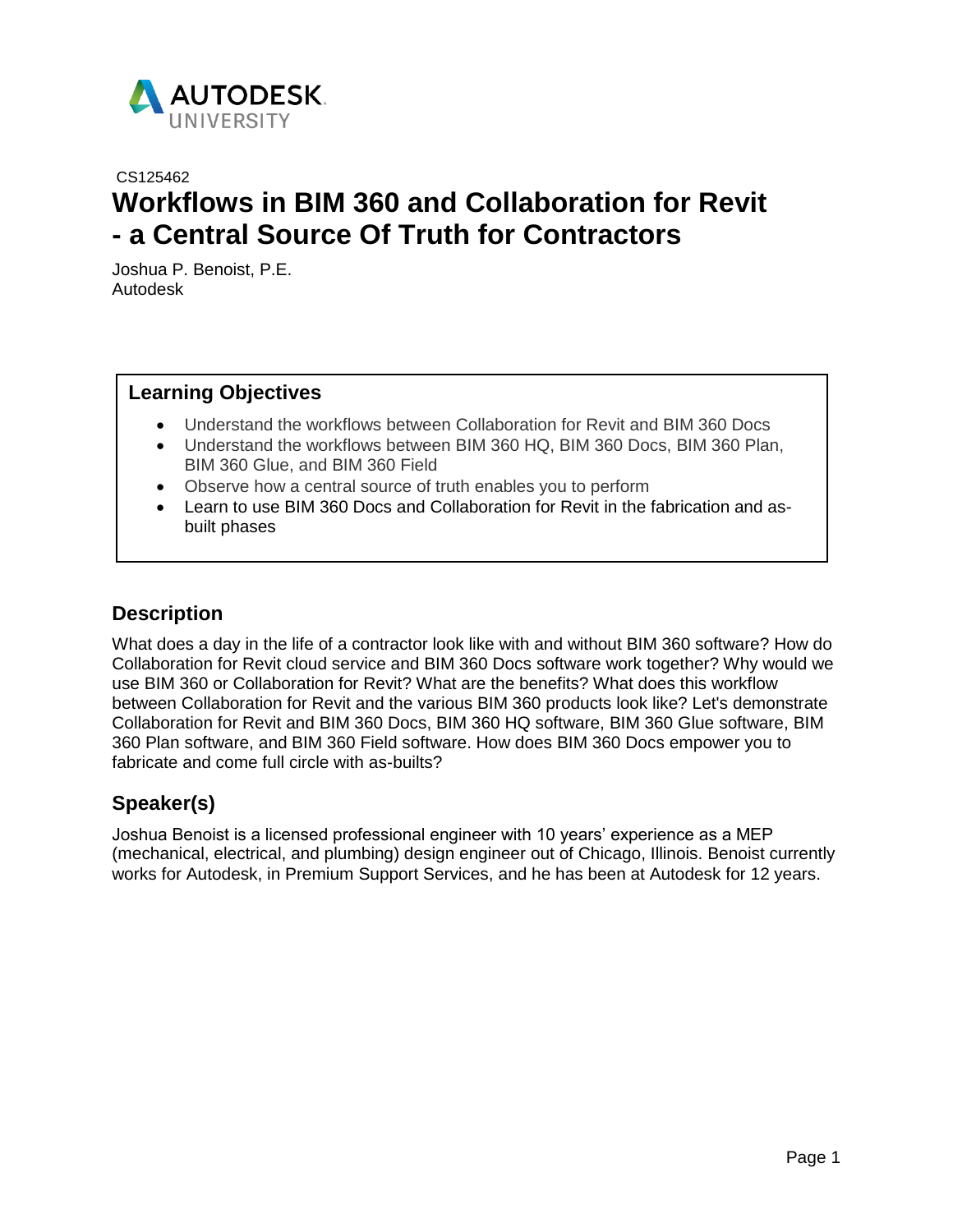

## **Let's understand the workflows between Collaboration for Revit and BIM 360 Docs**

Many in our class audience will be from the construction industry and may or may not know Collaboration for Revit, or much about Revit for that matter. You may be here for the BIM 360 construction aspect. I want to start with Revit and Collaboration for Revit (AKA C4r) and describe in a nutshell what it does. I will be demonstrating in class to drive it home.

#### **Revit**

In a nutshell, Revit is a BIM modelling application. We build a 3D model of a building in Revit and pack it with design data. That model typically has multiple disciplines. The level of detail on the model evolves from the initial conceptual phase which is almost like an artist sketch which has minimal detail, thru to the construction and fabrication levels of detail. As the project matures, that BIM model is laden with data. It's a large file (200+ GB each discipline file) and can become a performance hog using local resources. Makes it difficult to share with  $3<sup>rd</sup>$  parties that need access to those models.

#### **Collaboration For Revit**

So along comes "Collaboration for Revit" which stores the model in the cloud on Amazon Web Services (AWS). Collaboration for Revit allows multiple sites and companies to access and sync up to these large models, collaborating across the web. On Amazon Web Service (AWS), we ramp up as many server CPUs as needed to keep performance reasonable, and storage is plenty. Instead of dragging multiple 200+ GB files across the web, we sync only the changes using a Revit Accelerator.

#### **Skyscraper**

At the moment, Collaboration for Revit (C4r) stores the models on AWS in what we refer to as "Skyscraper" which was our internal codename for the cloud-side of the project as Collaboration for Revit was being developed. Skyscraper is where the model files are stored in the cloud, and only accessible from C4r on Revit.

#### **BIM 360 Team**

From C4r, we can "Publish" the model files. Skyscraper is actually BIM 360 Team. Prior to being "Published", the files on Skyscraper are private and inaccessible but from Revit C4r. After "Publish", the files are revealed on BIM 360 Team and accessible to project members from the BIM 360 Team web browser or mobile app.

Why? A typical Revit user has the need to work o their day-to-day modelling activities in Revit, and sync their changes to the central model. When that central model is on Skyscraper, only the design team has access which may span multiple office sites and even 3rd parties. For example, your Architectural model may come from Company A, and the Structural model from Company B. The building model is combination of all disciplines. So when the typical Revit user synchronizes their changes to central, the design team is kept up to date. For a design team, that skyscraper model is "the central source of truth" and never out of date.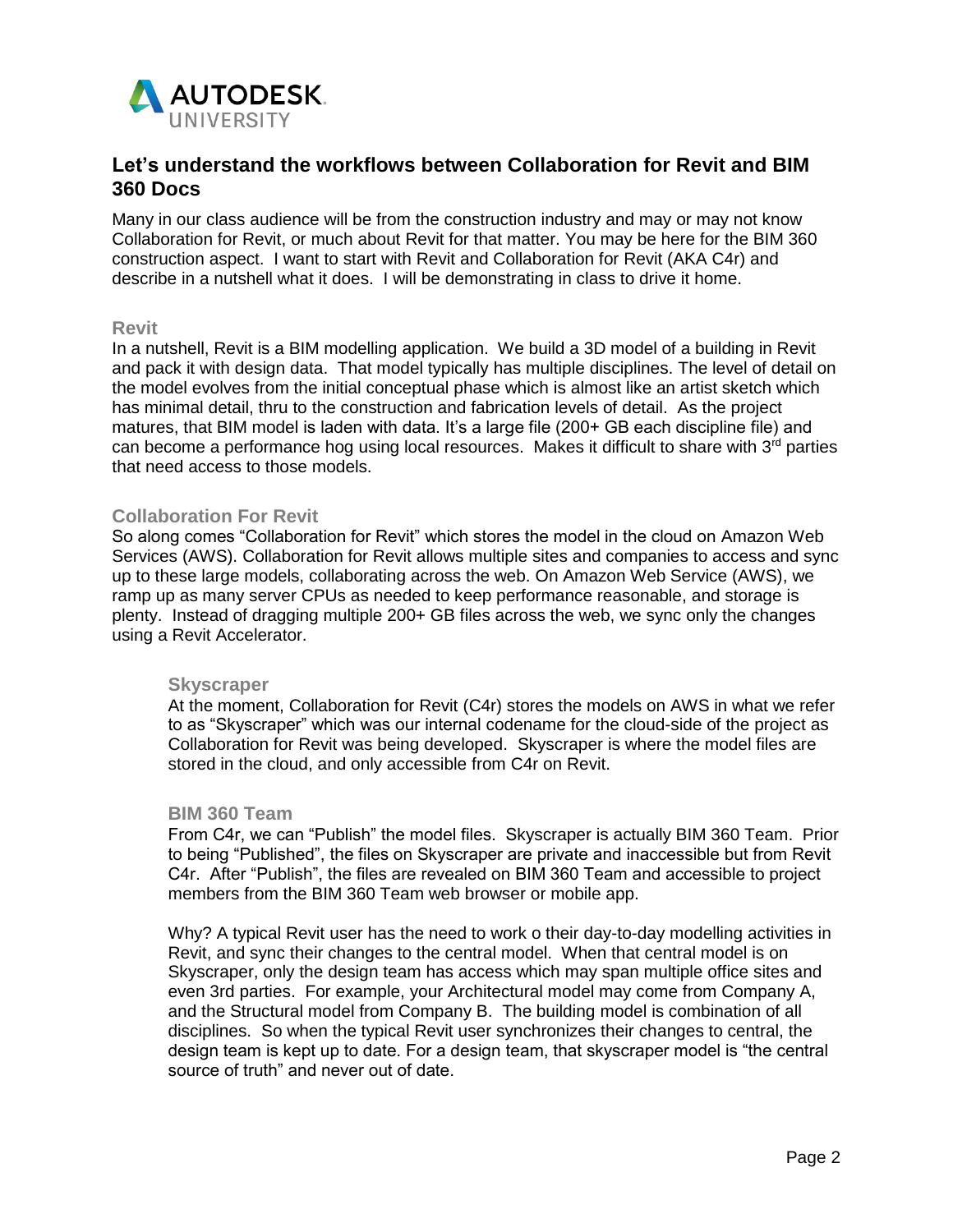

#### **BIM 360 Team**

With that said, would you want your General Contractor to have access to the day-to-day design changes? Maybe! Or maybe you want the GC to operate off "officially" blessed and vetted (or stamped) 75%, 90%, 100% submittals. Which is why skyscraper is private, until "Published." Publish a 75%, a 90% or 100% "for construction" set to BIM 360 Team. The GC can then download the set and run with it (When the design team agrees it is ready for consumption, or an AHJ has approved). A side-note: BIM 360 Team used to be called A360 Team, and was just A360 before that. Users currently on Revit 2016 may still see A360 Team nomenclature. BIM 360 Team can also be used as a viewer, redline and markup tool. Use it to collaborate with an extended team (perhaps non-Revit users) to capture their feedback.

#### **BIM 360 Docs**

Wait, wait, wait… Josh says BIM 360 Docs in "Let's understand the workflows between Collaboration for Revit and BIM 360 Docs." What about BIM 360 Docs?

Skyscraper stored the central models (central source of truth) for the design team, during the design phase. BIM 360 Team is where the design team, does the hand off to the GC, and the project enters the pre-construction and construction phase. Essentially, it is a guided handover of information between project phases. BIM 360 Docs is where the GC places those files for consumption by the Construction team. It becomes their central source of truth.

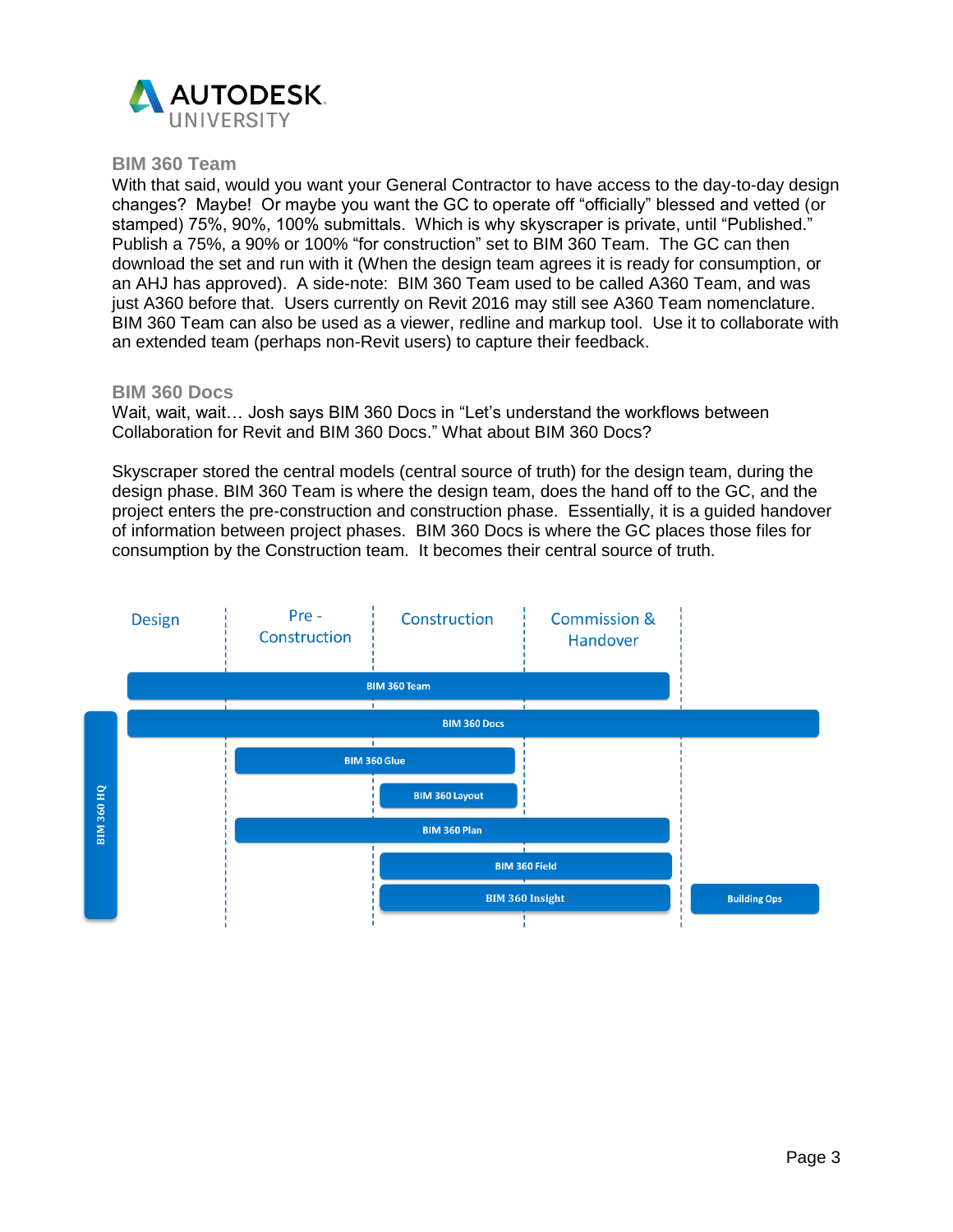

## **Understand the workflows between BIM 360 HQ, BIM 360 Docs, BIM 360 Plan, BIM 360 Glue, and BIM 360 Field**

**BIM 360**

What is BIM 360? What problem are we solving with this ecosystem of products?



How many times a day, hour, do you run back and forth between the site trailer and site? What do you carry? Pad of paper, pens, camera, clipboard, journal, measuring tool?? Is that pad of paper or camera, an information silo? Do you get distracted on the way back to the trailer and forget a detail? How much information never gets entered and tracked by the end of the day?

### **The Solution:**

What can we do with a mobile BIM ecosystem that stands as a "Central Source of Truth"

#### **BIM 360 HQ**

With a design team, your project members use Revit, typically in an office environment, and access is by invite to a project. We call that a high-trust environment. It's pretty secure; strangers don't typically walk in off the street, crack your workstation password and launch Revit, gaining access to project data.

Prior to Collaboration for Revit, we would typically store model files on a corporate server in a projects folder. Anyone could link two Revit models together provided the files were in the project folder or accessible resource (mapped drive, shared drive, flash drive). BIM 360 Team (skyscraper) replicates that high-trust environment, allowing any project member to link any two Revit models together.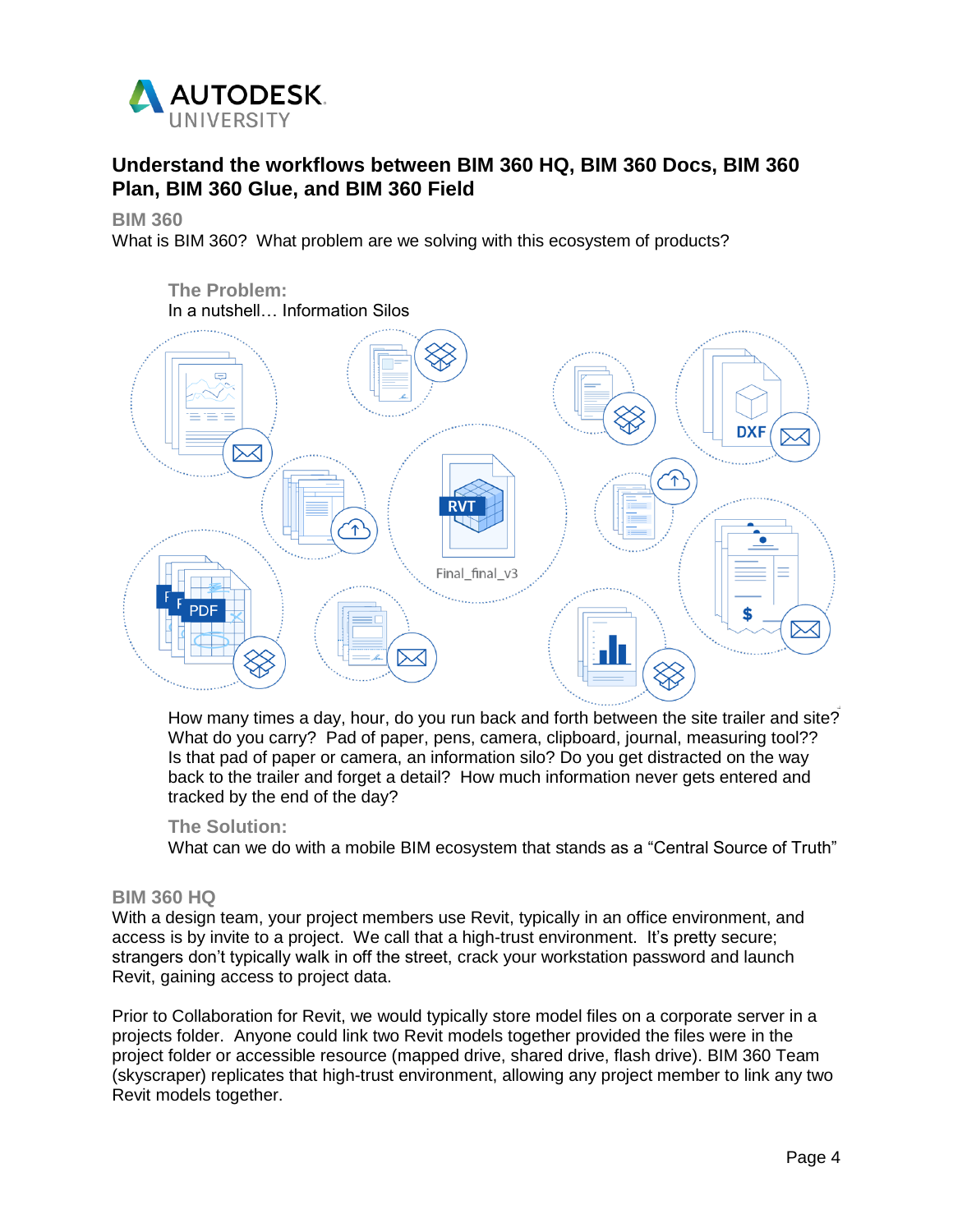

However, on a Construction project, you are in a low-trust environment where there is need to tightly control the access to sensitive data. HQ is the central location to administer access. A GC may have multiple projects to manage, multiple companies, members, roles and services.

#### **BIM 360 DOCs**

This is the repository for ALL construction project documentation… not just Autodesk BIM model files, sheet sets, coordination models. Docs is your document management system, and supports all file types including Microsoft Office. You can see how having ALL construction project information in one location could be useful. A when mobile, take it with you anywhere. And hence the need for HQ and access control. With version control, it truly is the central source of truth. No more information Silos!!

**Features:**

Single project repository

- Unlimited storage
- Support for all file types
- Project activity log

Document control

- Project- and folder-level access rights
- Define access by role, company, user
- Assign five permission levels
- Check-In/Check-Out, File Lock/UnLock

**Navigation** 

- List and thumbnail views
- **Version control and rollback**
- Single viewer for 2D and 3D files

Document modification

- Create, view, assign and track project issues and RFIs
- 2D & 3D markups with thumbnail views, notifications and open/close workflows
- Assign custom attributes and properties

Publishing

- Extract document sets from design files
- OCR title block data for automated naming
- Separate multi-page PDF files

Viewing

- Online and offline access on Web, phone & tablet
- PDF and model viewer, optimized for Apple iOS
- Navigate between documents without closing viewer

**More info:**

[https://knowledge.autodesk.com/support/bim-360-docs/learn](https://knowledge.autodesk.com/support/bim-360-docs/learn-explore/caas/CloudHelp/cloudhelp/ENU/BIM-360-Docs/files/GUID-2B44BC5A-0E6A-46C8-BEB1-148DC74F208A-htm.html)[explore/caas/CloudHelp/cloudhelp/ENU/BIM-360-Docs/files/GUID-2B44BC5A-0E6A-46C8-](https://knowledge.autodesk.com/support/bim-360-docs/learn-explore/caas/CloudHelp/cloudhelp/ENU/BIM-360-Docs/files/GUID-2B44BC5A-0E6A-46C8-BEB1-148DC74F208A-htm.html) [BEB1-148DC74F208A-htm.html](https://knowledge.autodesk.com/support/bim-360-docs/learn-explore/caas/CloudHelp/cloudhelp/ENU/BIM-360-Docs/files/GUID-2B44BC5A-0E6A-46C8-BEB1-148DC74F208A-htm.html)

<http://learnbim360.autodesk.com/autodesk-bim-360-docs>

<https://info.bim360.autodesk.com/bim-360-docs>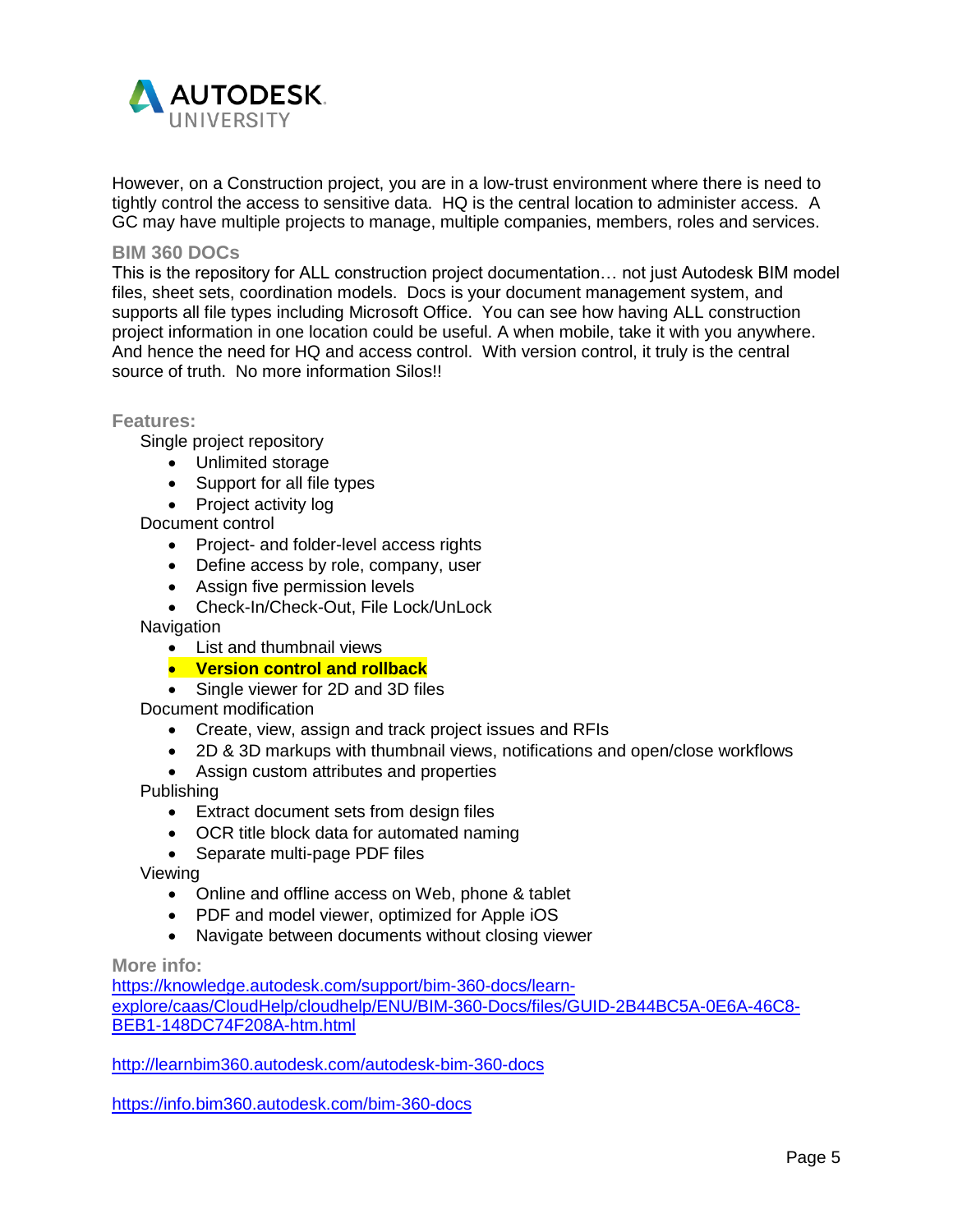

#### **BIM 360 Glue**

Think Navisworks in the Cloud. Ditch the workstation and be mobile. Imagine walking your model into a conference room on an iPad and mirroring it up to the conference room screen. Would that improve collaboration? What if that conference room were away from your home office, perhaps in front of other project stakeholders, disciplines, building owners? It is a coordination model viewer, and much more. It is the service to do clash detection on your BIM models from each discipline. Speed up multi-disciplinary BIM collaboration and coordination review cycles. Conduct constructability reviews on the jobsite or in the office. Identify costly issues in the preconstruction phase. Improve VDC & BIM collaboration while accelerating clash detection.

#### **Features:**

Constructability Review Tools

- Review and annotate models
- Send notifications to project team
- Respond to markups

Simply Navigate Models

- Gesture-based pan, zoom and orbit
- Gravity-assisted walk through navigation
- Select, hide and reveal model components

#### **Measure**

- Point-to-Point tools
- Object snapping
- Automatic calculations

Navisworks Integration

- One-click publish to Glue
- Perform more detailed clash detection
- Send links and notifications to reviewers

Authoring Tool Integration (Revit)

- Upload directly to Glue
- Automatically manage model versions
- Access and isolate clashing elements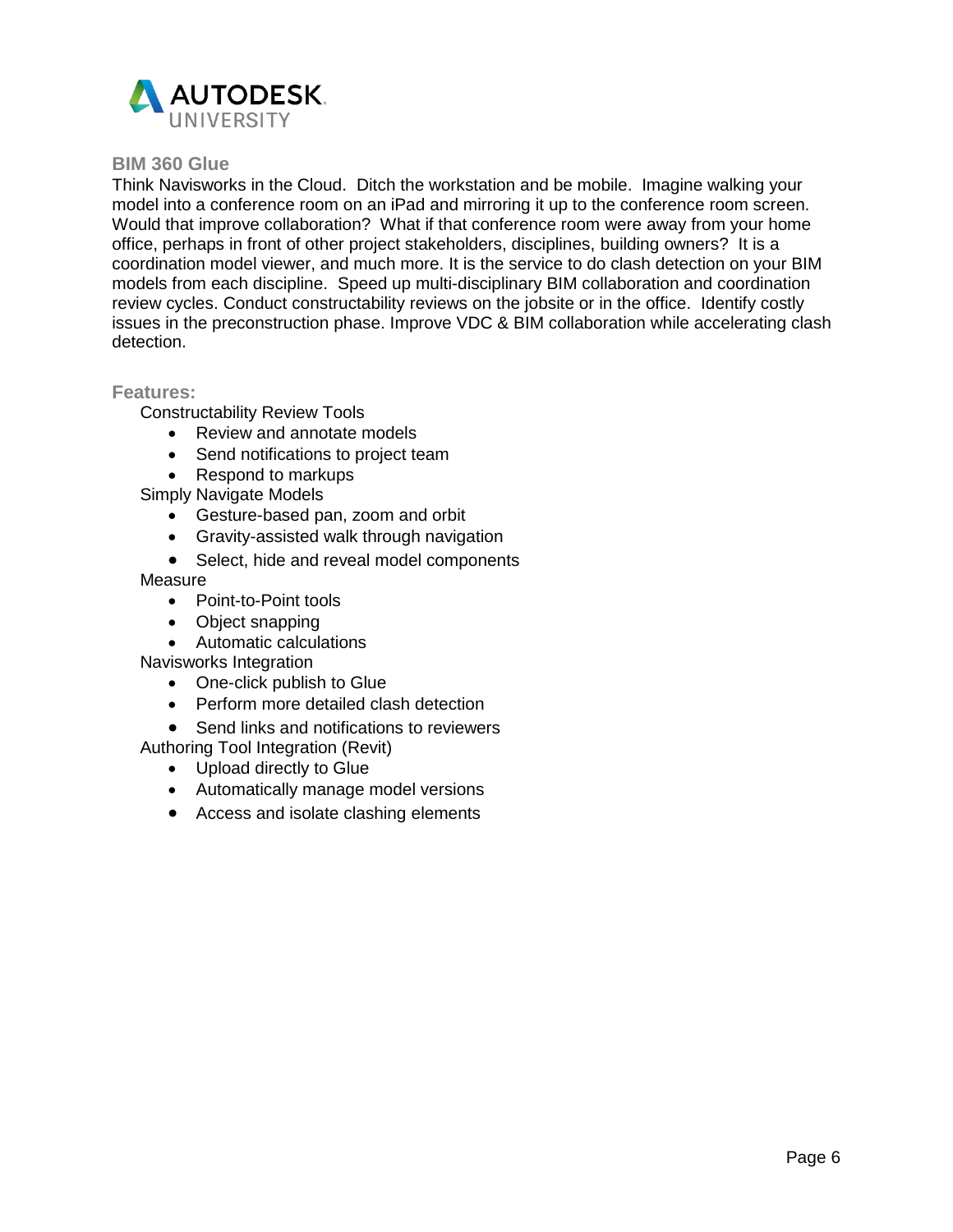

#### **BIM 360 Field**

Remember my questions from earlier: How many times a day, hour, do you run back and forth between the site trailer and site? What do you carry? Pad of paper, pens, camera, clipboard, journal, measuring tool?? Is that pad of paper or camera, an information silo? Do you get distracted on the way back to the trailer and forget a detail? How much information never gets entered and tracked by the end of the day? Field is your solution.

Field is cloud-based checklists, safety, RFIs, tasks, issues, daily reports, submittals and equipment tracking. Improve construction quality control and reduce rework. Use construction checklists to monitor jobsite safety and streamline inspections. Track construction equipment and collect asset data from mobile devices. Optimize field performance with construction daily reports. Eliminate that paperwork. Enter data on the spot at the site, not having to carry it back to the trailer for later entry. Monitor and improve field performance by turning jobsite data into powerful information that helps you minimize project risk.

#### **Features:**

Quality Control Programs

- Create and assign issues
- Track work with checklists
- Communicate project status

Daily Reporting

- Dashboards and custom reports
- Export data to Excel for analysis
- View cross-project trends
- Jobsite Safety Management
	- Inspection templates
	- Pre-configured checklists
	- Safety metrics reporting
- **Collaboration** 
	- Access to project data online or offline
	- Schedule work for team members
	- Automate report distribution

Commissioning & Handover

- Track equipment and assets
- Update asset information on iPad
- Attach documentation to equipment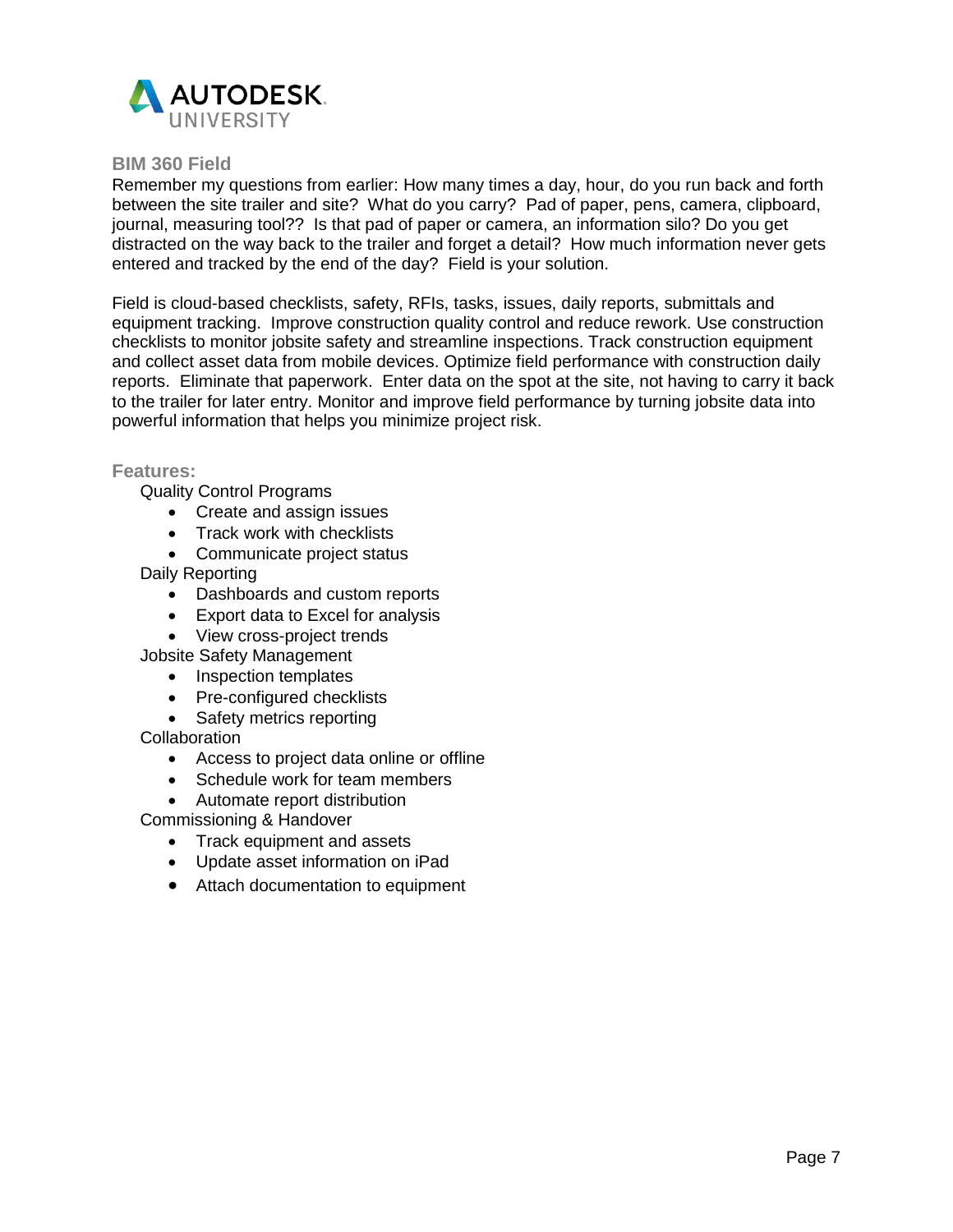

#### **BIM 360 Plan & Layout**

Plan is a project management tool. Think MS Project in the cloud. Create project work plans, sequences, schedules, resourcing. Eliminate waste and task rework. Track and analyze performance while keeping teams on schedule. Be accountable with metrics. As for Point Layout, this service leverages the BIM coordination model to literally prepare and transfer point coordinate detail to field survey devices (robotic total station). Verify points and installed components directly in the field and add notes or issues directly to the model when finished.

#### **Plan Features:**

Create Work Sequences

- Quickly enter activities
- Copy repetitive work sequences
- Import master schedule milestones Mobile App
- Anytime, anywhere access
- Sync offline changes
- Download and work plan snapshot Access Control
- Role-based logins
- Manage work independent of others
- Control access to work plans Project Views
- List, Gantt and Swimlane views
- Filter by location, trade or scope of work
- Visualize handoffs between trades

Track Performance

- View failed commitments
- Identify root causes
- Highlight KPI trends

Reports

- View Project Percent Complete (PPC)
- Export plan and custom reports
- Project status reports

### **Point Layout Features:**

Office-to-Field Workflows

- Upload models with layout points
- Sync models with BIM 360 Glue
- Communicate issues in the field to VDC team

Robotic Total Station Control

- Remote control
- Guide and point-turn functionality
- Visual and sonic distance cues

QA & Verification

- Verify point locations on the job site
- As-Built collection